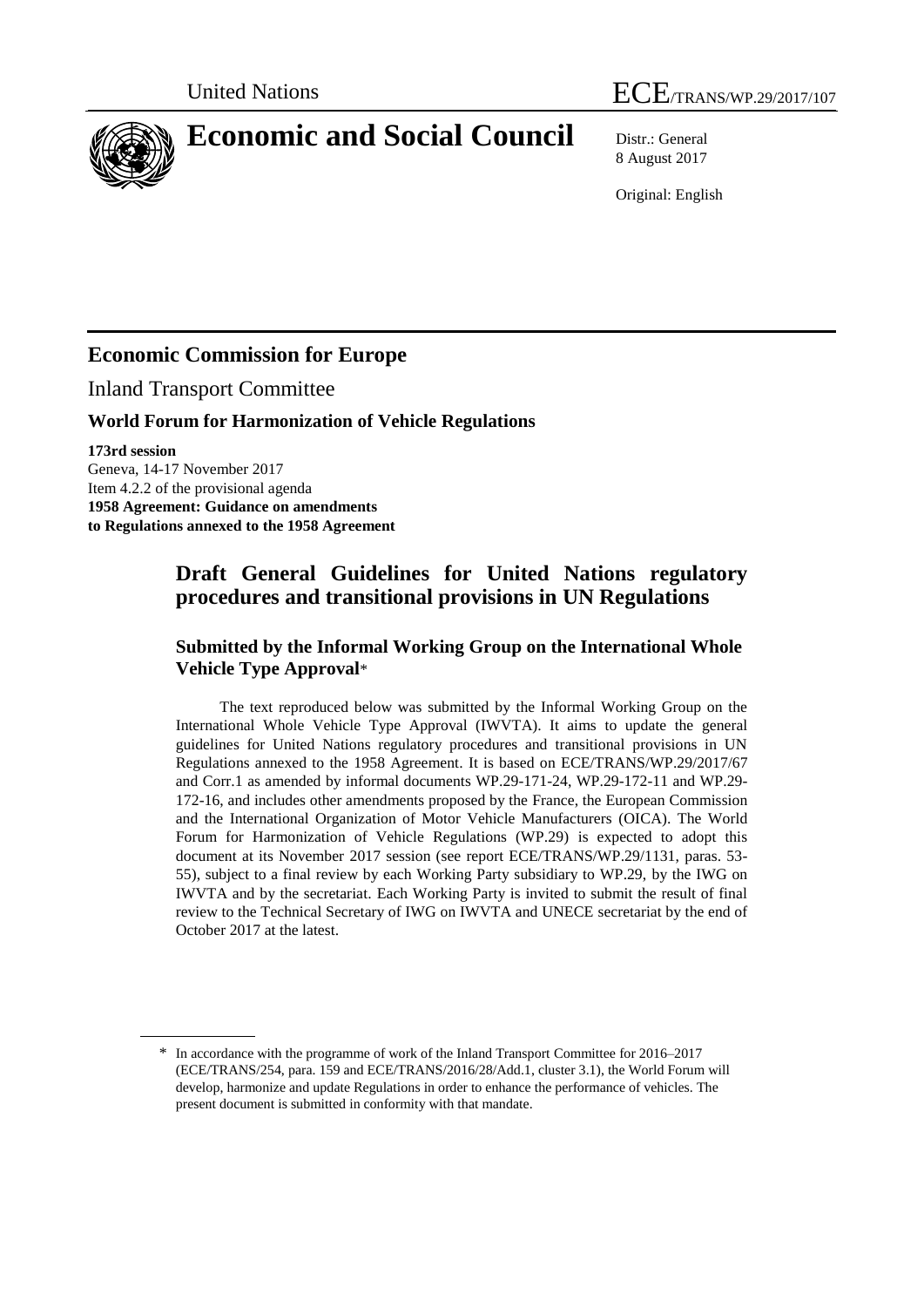# **Draft General Guidelines for United Nations regulatory procedures and transitional provisions in UN Regulations**

### **I. Introduction**

- 1. These general guidelines are intended to provide guidance to the subsidiary bodies of the World Forum for Harmonization of Vehicle Regulations (WP.29) on the procedure for making and amending UN Regulations and on drafting their scope, administrative provisions, alternative requirements and cross-references. This document supersedes the current general guidelines for UN regulatory procedures and transitional provisions in UN Regulations (TRANS/WP.29/1044 and its Revision 1). The administrative guidelines for amendments to UN Regulations annexed to the 1958 Agreement are set out in Annex 3.
- 2. This guidance document aims at:
	- (a) Streamlining the future work in the subsidiary bodies and does not supersede the provisions of the 1958 Agreement and the existing UN Regulations. If there is any inconsistency between these guidelines and the text of the 1958 Agreement, the latter shall prevail;
	- (b) Clarifying the procedures following Revision 3 of the 1958 Agreement;
	- (c) Ensuring "good regulatory practice" by providing clarifications in order to avoid divergence in the understanding of Revision 3 of the 1958 Agreement and the application of UN Regulations.

# **II. Main principles of the 1958 Agreement for the drafting of scope, administrative provisions and alternative requirements in UN Regulations**

- 3. The 1958 Agreement, and in particular Articles 1 and 3 thereof, lays down two main principles for UN Regulations:
	- (a) Mutual recognition: Article 3 of the 1958 Agreement clearly specifies that a type-approval granted according to the latest version of a UN Regulation by a Contracting Party applying that UN Regulation shall be accepted by all the Contracting Parties applying said UN Regulation as proof of compliance to the technical requirements of the UN Regulation in question, without any further testing, documentation, certification or marking concerning this typeapproval. Special provisions, if any, in UN Regulations shall also respect the objectives of international harmonization and mutual recognition of approvals;
	- (b) UN Regulations are optional: Contracting Parties are free to choose which UN Regulations they apply. Furthermore, even when they apply a UN Regulation, they may keep their own alternative national/regional legislation. If they so wish, they may substitute/supplement their national/regional legislation by/with the requirements of UN Regulations, (e.g. mandating the UN regulations) but they are not bound to do so by the Agreement. The only obligation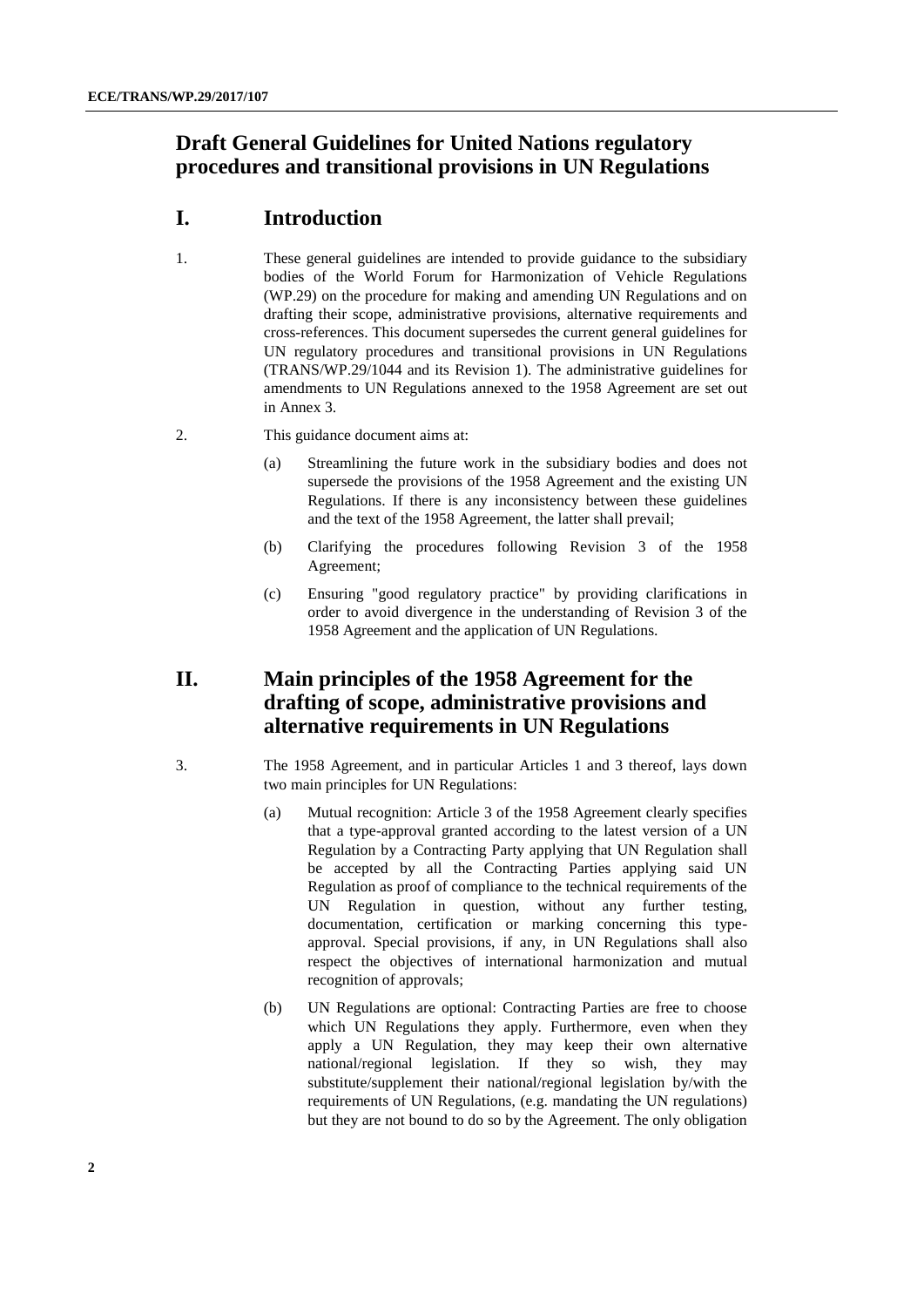when applying UN Regulations is to accept UN type-approvals to these UN Regulations in their latest applicable version, taking into account any transitional provisions, as an alternative to their national/regional legislation.

4. Article 12 of the 1958 Agreement lays down the main principles for amendments to UN Regulations, in particular, the obligation of Contracting Parties to accept UN type-approvals granted in accordance with the amended UN Regulations. Revision 3 of the 1958 Agreement also foresees that Contracting Parties applying a UN Regulation have the possibility (but not the obligation) to grant and to accept type-approvals to an earlier version of the UN Regulations.

### **III. General guidelines on the scope of UN Regulations**

- 5. The scope of a UN Regulation shall specify:
	- (a) For which categories of vehicles (M, N, etc.), including any possible restrictions such as mass, UN type-approvals according to the UN Regulation can be issued;
	- (b) Which vehicle systems, equipment and parts are covered by the UN Regulation;
	- (c) [Which vehicle characteristics that have a bearing on road safety, protection of the environment and energy saving, and/or on the performance of anti-theft technology are covered by the UN Regulation;]
	- (d) If necessary, which vehicle categories, vehicle systems, equipment and parts are not covered by the UN Regulation and for which no UN type-approval may be issued.
- 6. When drafting a UN Regulation or amendments thereto, experts of subsidiary bodies of WP.29 shall focus on the main principles mentioned in paragraphs 3 and 4 above. In particular, all UN type-approvals granted for vehicles covered by the scope of the latest version of a UN Regulation shall be accepted by all the Contracting Parties applying said UN Regulation. Furthermore, the choice of making the requirements of a UN Regulation mandatory on a national/regional basis is to be dealt nationally/regionally by Contracting Parties, and shall therefore not be addressed within the scope of a UN Regulation. Finally, when adding new vehicle types/categories/vehicle systems/equipment/parts in the scope of a UN Regulation, experts shall review the existing requirements accordingly and ensure that these new vehicle types/categories/vehicle systems/equipment/parts are clearly defined.
- [6.1. A Contracting Party may apply additional national provisions for vehicle characteristics not covered by the scope of a UN Regulation.]

## **IV. General guidelines on cross references to standards or other UN Regulations in UN Regulations**

7. With the exception of UN Regulation No. 0, if a UN Regulation makes reference to the provisions of another UN Regulation, it shall not require approval to that UN Regulation, but simply refer to the provisions of the UN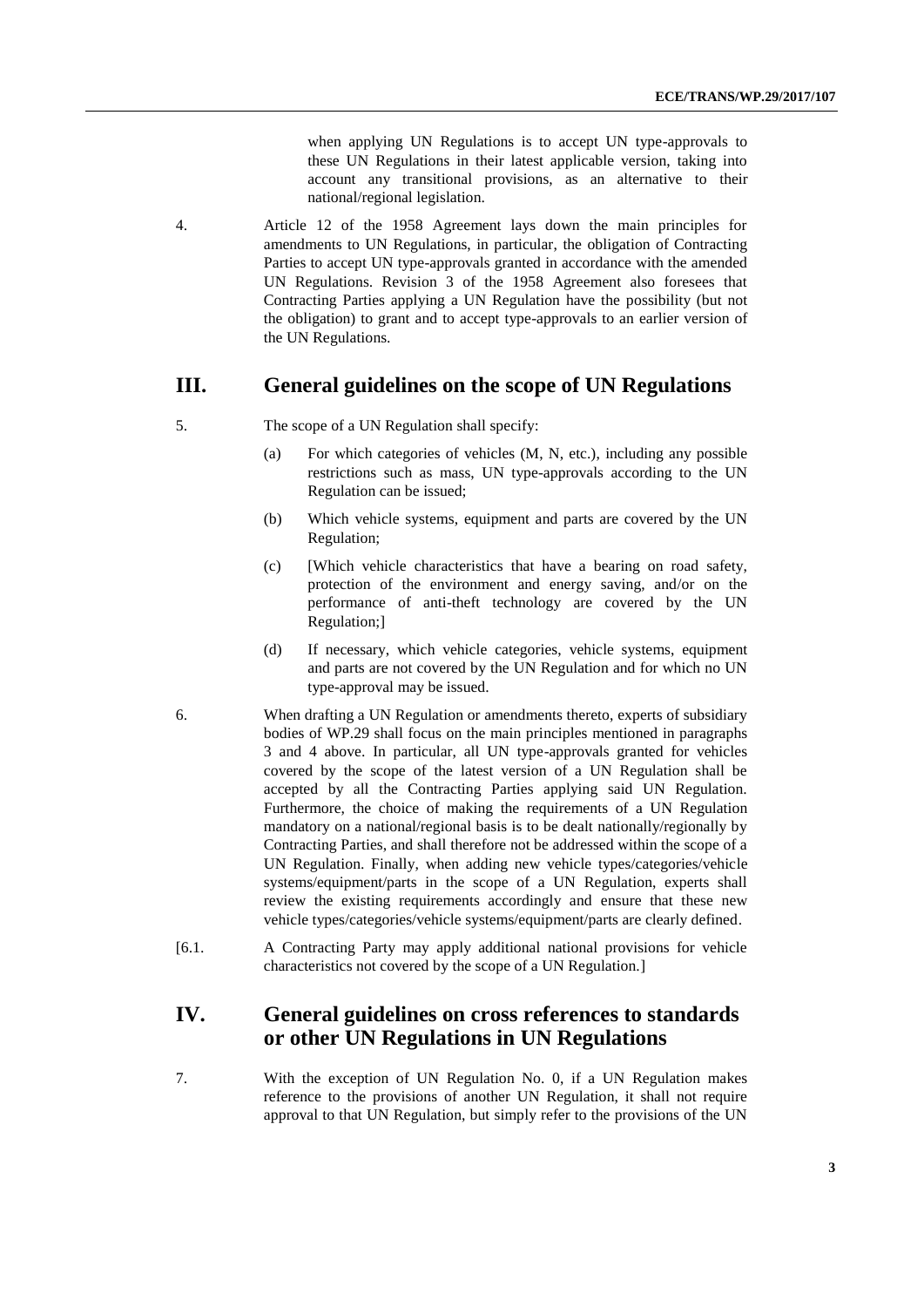Regulation referred to. However, a UN Regulation may require, for the installation of components and/or systems, that these be approved according to their respective UN Regulation. Furthermore, each subsidiary body shall carefully review such references to avoid difficulties in interpretation. Reference to the provisions of another UN Regulation shall indicate the version of that UN Regulation, with the understanding that any later version will be equally acceptable.

8. If a UN Regulation refers to standard of the International Organization for Standardization (ISO) or any other standard, which has been produced outside the United Nations framework, it shall refer to the number and the specific version of the standard, e.g. "ISO 29234:2004".

# **V. General guidelines on alternative requirements in UN Regulations**

- 9. When considering alternative requirements within a UN Regulation, experts of the subsidiary bodies of WP.29 shall bear in mind the main principles mentioned in paragraphs 3 and 4 above as well as paragraphs 10 and 11 below.
- 10. Alternative technical requirements (e.g. alternative test procedure) may be used in a UN Regulation (Article 1.2(b) of the 1958 Agreement) provided that all UN type-approvals granted in accordance with any of the alternative requirements in that UN Regulation are accepted by all Contracting Parties applying that UN Regulation.
- 11. Bearing in mind the basic principle of mutual recognition of approvals, UN Regulations shall not include options at the choice of the Contracting Parties. However, UN Regulations may contain equivalent alternatives with the understanding that each alternative shall be acceptable.
- 12. Options in a UN Regulation permitting Contracting Parties to refuse any UN type-approvals granted in accordance with that UN Regulation are contrary to the principle of mutual recognition (a UN type-approval shall be accepted by all the Contracting Parties applying the UN Regulation concerned, taking into account the transitional provisions). Article 12 of the 1958 Agreement defines the conditions to be fulfilled when a UN Regulation is amended. Contracting Parties applying the UN Regulation are bound to accept type-approvals granted according to the latest version of that UN Regulation. Contracting Parties applying that UN Regulation are not obliged to accept type-approvals granted according to the previous version of the UN Regulation, once the transitional provisions of that latest series of amendments allow the refusal of such approvals.
- 13. To avoid options in a UN Regulation, Contracting Parties have to bear in mind the mutual recognition principle and acknowledge that type-approval granted for vehicle systems/equipment/parts configuration(s) according to the latest version of a UN Regulation (e.g. the most stringent configuration) will have to be accepted by all Contracting Parties, irrespective of which configuration Contracting Parties will mandate in their national/regional legislation for their respective territories.
- 14. Although not required by the 1958 Agreement, when a Contracting Party wishes to continue accepting type-approvals to a previous series of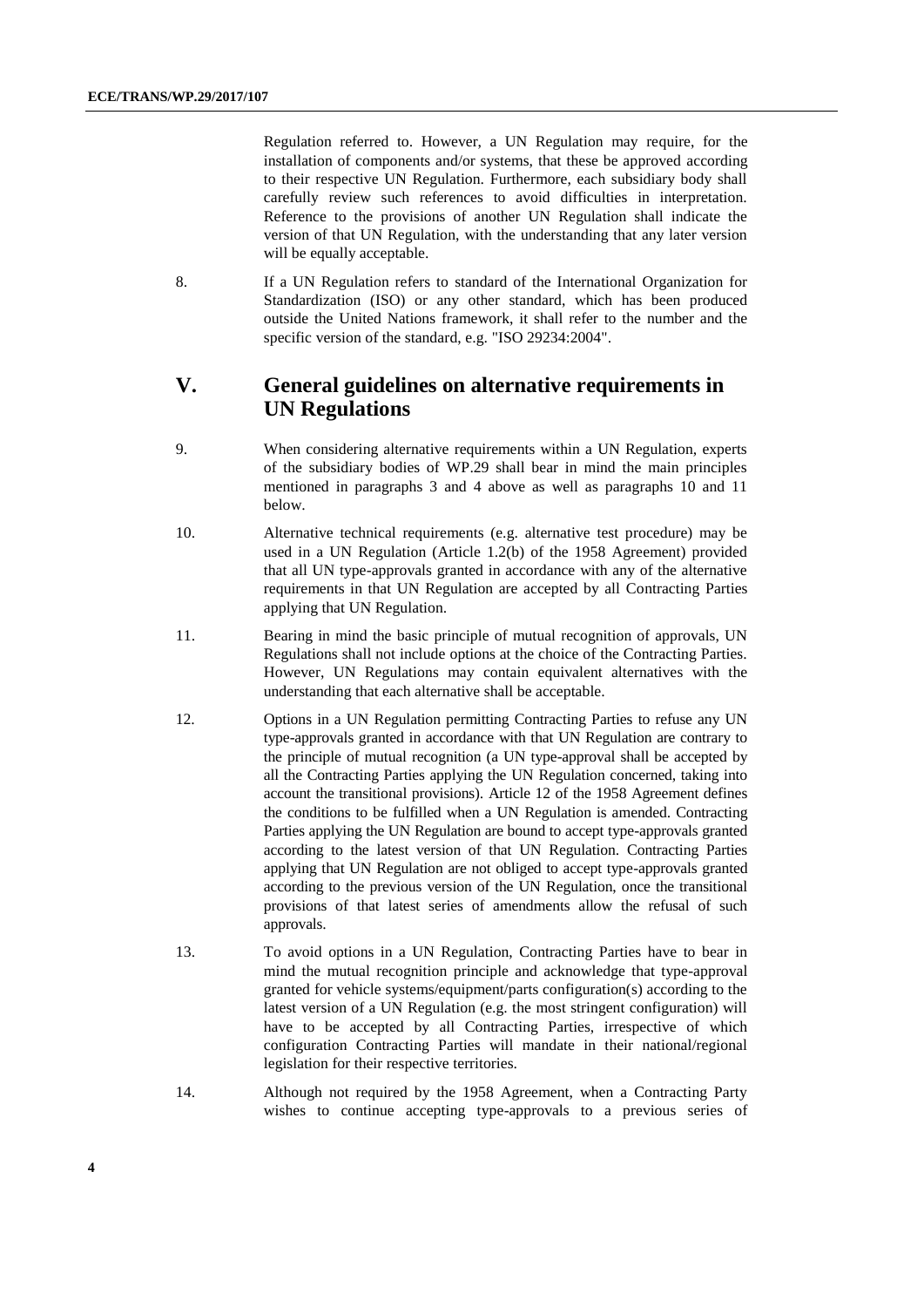amendments of a UN Regulation, it is also expected that it will accept type-approvals to any intermediate later version than that series of amendments.

- 15. If a UN Regulation covers several vehicle systems/equipment/parts and Contracting Parties do not want to recognize the UN type-approvals for all of them, a solution to avoid options is to split the UN Regulation in question into several new separate UN Regulations covering the different vehicle systems/equipment/parts. This approach will enable Contracting Parties to decide which of these new UN Regulations they want to apply and, therefore, which product shall comply with the relevant requirements of these UN Regulations as a condition for being accepted on their domestic market, in accordance with the principle of mutual recognition.
- 16. As a general guideline, provisions for new vehicle systems/equipment/parts which are not yet covered by existing UN Regulations shall be introduced through the development of new UN Regulations and not through amendments as options or add-ons to existing UN Regulations. This approach avoids difficulties and enables Contracting Parties to comply with the principle of mutual recognition of UN type-approvals.

# **VI. General guidelines on administrative/transitional provisions**

- 17. When drafting administrative/transitional provisions in a UN Regulation, experts of the subsidiary bodies of WP.29 shall bear in mind the main principles mentioned in paragraphs 3 and 4 above. Administrative/transitional provisions shall focus on the mutual recognition of UN type-approvals. A UN type-approval to the latest version of the UN Regulation shall be accepted by all the Contracting Parties applying the UN Regulation concerned. Administrative/transitional provisions concerning the mandatory application of a UN Regulation at national/regional level have to be dealt with by the Contracting Parties concerned nationally/regionally and not through provisions in a UN Regulation. When a UN Regulation is amended, Contracting Parties applying that UN Regulation shall comply with the transitional provisions of that amendment.
- 18. Administrative/transitional provisions within a UN Regulation may not set requirements for vehicles/vehicle systems/equipment/parts that fall outside the scope of that UN Regulation.
- 19. Administrative/transitional provisions concerning the national/regional administrative procedure required (i.e. type-approval, registration) to place products on the national/regional market have to be dealt with nationally/regionally by the Contracting Parties. For example, a UN Regulation can neither prevent nor oblige Contracting Parties to require the application of the type-approval system for the placing on the market of some products in their territories. Contracting Parties not having such type-approval system in place in their territories may apply a UN Regulation by accepting vehicles/vehicle systems/equipment/parts, even if they do not themselves grant such typeapprovals. In other words, the existence of a national type-approval system is not a pre-requisite for the application of a UN Regulation. National registration and administrative procedures (e.g. market surveillance) are not covered by the 1958 Agreement.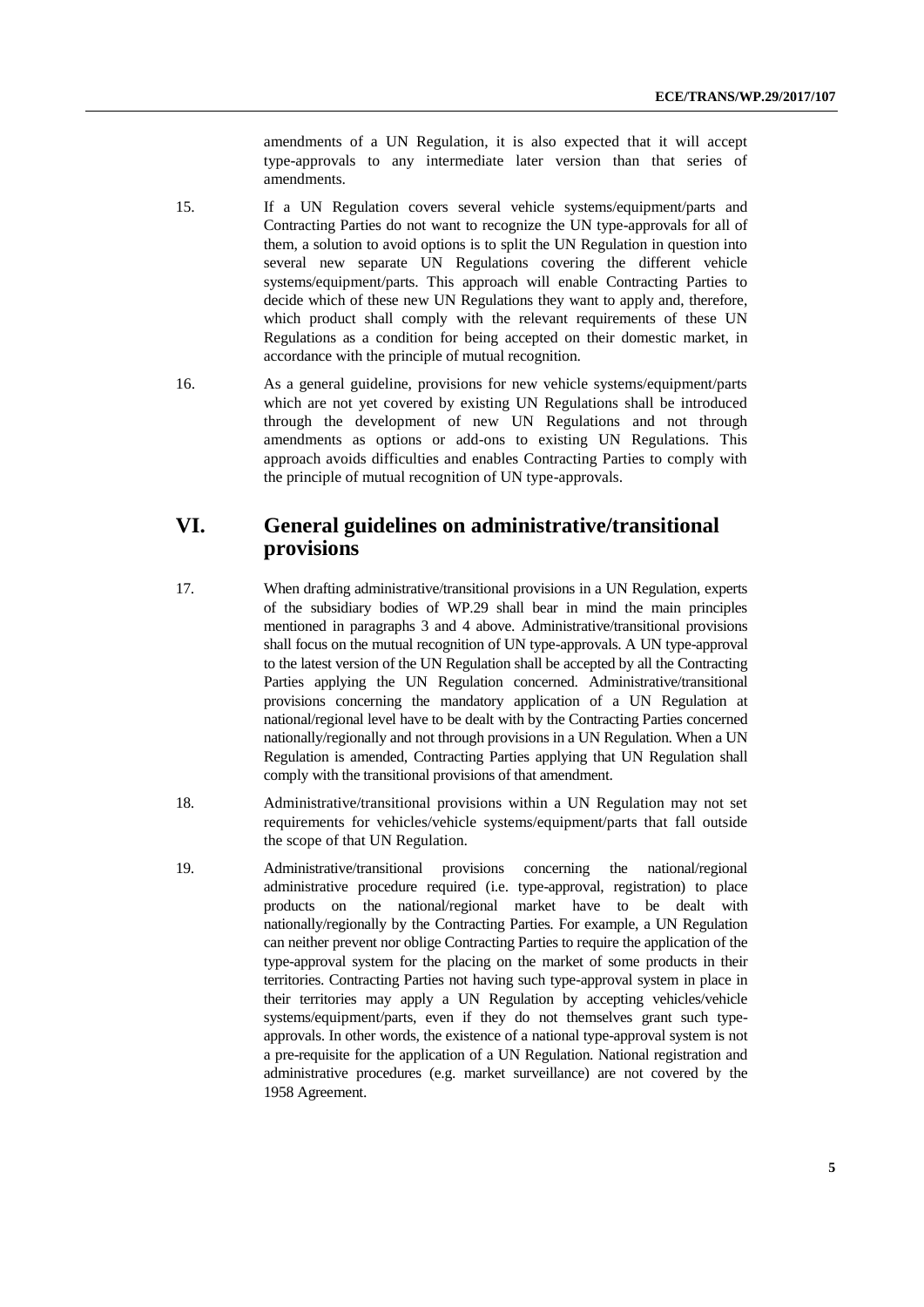### **A. New UN Regulation**

- 20. A new UN Regulation shall specify the date of the entry into force of the UN Regulation, as from which Contracting Parties applying that Regulation can issue UN type-approvals according to that UN Regulation.
- 21. The Contracting Parties intending to apply a new UN Regulation on a mandatory basis in their national/regional legislation shall take into account the date of entry into force of that new UN Regulation, as well as industry´s need for lead time to adapt products to the new requirements and obtain the necessary approvals.

#### **B. Amendments to a UN Regulation**

22. Technical amendments are aimed at adapting UN Regulations to technical progress, improving vehicle safety and the protection of the environment, as well as achieving global harmonization. Subject to the decisions of the World Forum and its subsidiary body, they may result in new series of amendments in the case of a higher stringency of the requirements (e.g. more stringent limit values) or in Supplements in the case of a lower stringency of the requirements or clarifications to the existing specifications aimed at avoiding misinterpretation.

#### **B.1. Series of Amendments**

- 23. Series of amendments shall be developed to change the technical requirements that the vehicle types, vehicle systems, equipment or parts shall fulfil as from a certain date, in order to obtain UN type-approval according to the new version of the Regulation, even if the amendments consist of minor technical changes and do not affect vehicles/vehicle systems/equipment/parts design drastically. In this procedure, the modification of the approval marking is necessary to differentiate the new approvals to the amended UN Regulation (hereinafter referred to as "the new approvals") from the existing approvals to the preceding amendments or unamended UN Regulation (hereinafter referred to as "the existing approvals").
- 24. Unless otherwise expressly set out in the transitional provisions of the latest series of amendments, Contracting Parties are not obliged to accept existing approvals from the date of entry into force of these latest series of amendments. Contracting Parties may continue to grant approvals to any previous version(s) of a UN Regulation. However, they may refuse to accept such approvals, subject to the transitional provisions of the later series of amendments.
- 25. The new series of amendments shall normally contain at least the following:
	- (a) The date as from which Contracting Parties are entitled to issue a UN type-approval in accordance with the amended UN Regulation and as from which Contracting Parties are obliged to accept such typeapprovals (defined as Date (a) in Figure 1). In general, this date should be the date of entry into force of the series of amendments;
	- (b) The date as from which Contracting Parties are no longer obliged to accept UN type-approvals to the previous version which were first issued after this date (defined as Date (b) in Figure 1);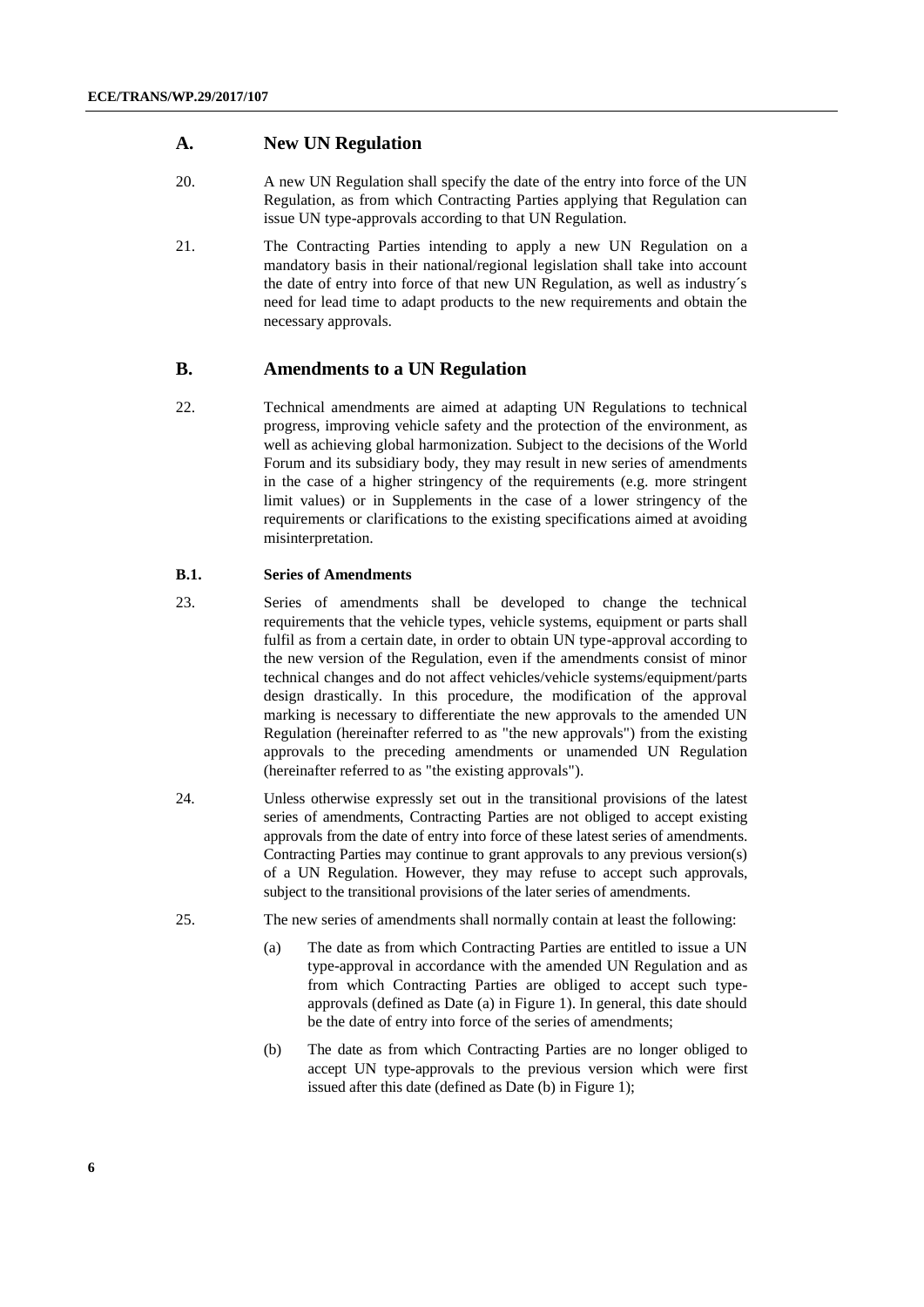- (c) The date as from which Contracting Parties shall not be obliged to accept type-approvals issued pursuant to the preceding version(s) of the amended UN Regulation, regardless of the date of issue (defined as Date (c) in Figure 1);
- (d) An update of the series of amendments used in the marking provisions and updated examples of markings unless such markings are replaced by a Unique Identifier according to Schedule 5 of the 1958 Agreement.

#### Figure 1

**Illustration of a transitional period for a vehicle, or vehicle systems, covered by a UN Regulation and its amendments**



Note: Existing approvals remain valid, but Contracting Parties are not obliged to accept them as from date (c). [If date (c) is not specified in the transitional provisions and if the text of special case 1-3 (see paragraph 42 below) is not used, this date (c) is regarded as identical to date (b).]

See however special cases 1-1, 1-2 and 1-3 in Chapter E below

- 26. The new series of amendments may contain a provision on the conditions for granting extensions to existing approvals (i.e. in the case of slight modifications to an existing vehicle type, without affecting the basic definition of type). Such extensions of approvals shall be accepted under the same conditions set out in paragraph 25 above, i.e. such extensions of approvals, which were originally granted before Date (b), shall continue to be accepted by all Contracting Parties until at least Date (c), (if applicable). Furthermore, the new series of amendments may contain a transitional provision for Contracting Parties applying the UN Regulation after the date of entry into force of the amendments, indicating that such Contracting Parties are not obliged to accept the existing approvals.
- 27. General guidelines on transitional provisions for new series of amendments are set forth in Annex 1 to this document. In the interest of harmonizing the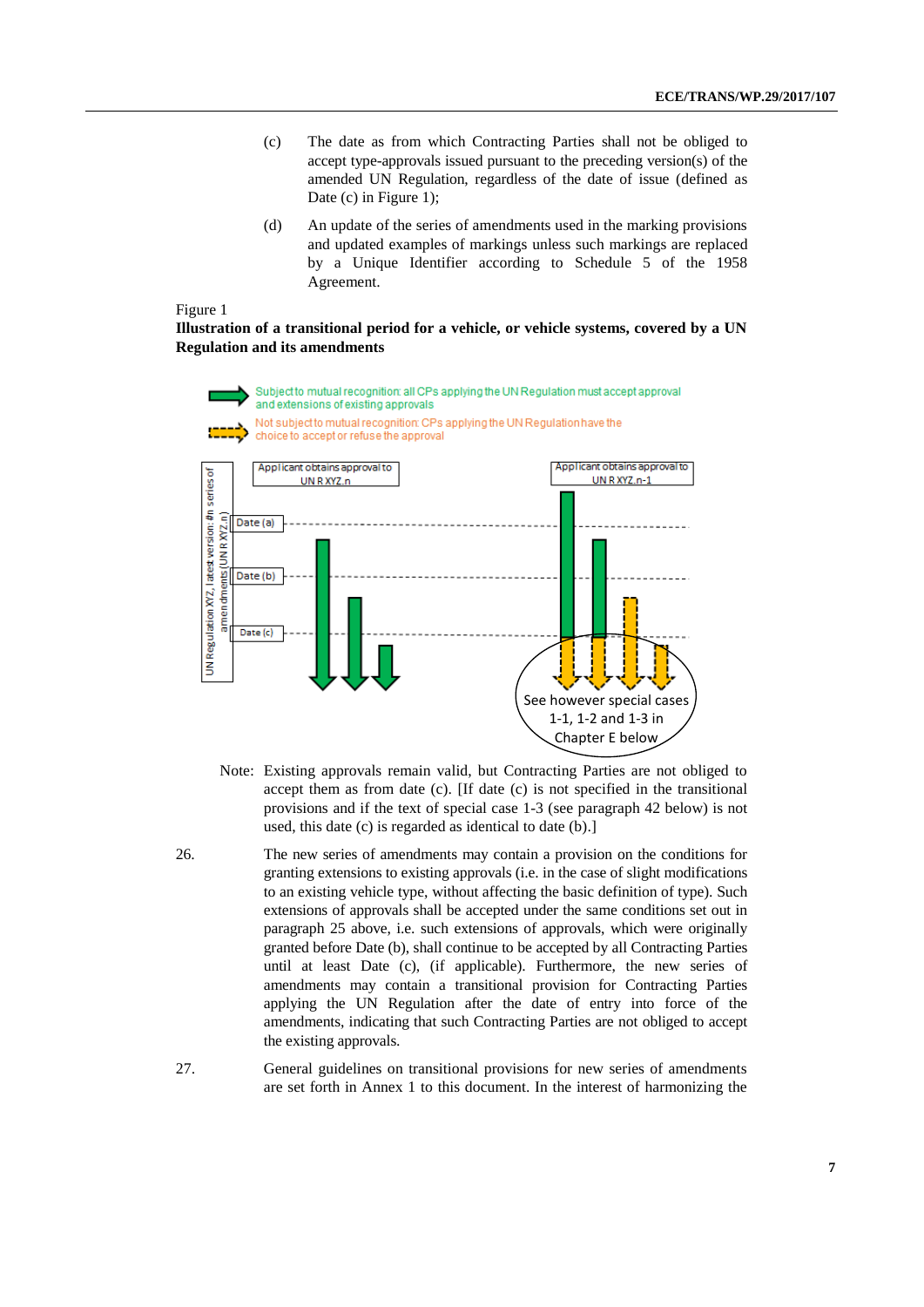introduction of technical product changes, Dates (b) and (c) shall be set at September  $1<sup>st</sup>$  of a year whenever feasible.

#### **B.2. Supplements**

- 28. A Supplement addressing an amendment to a UN Regulation is normally used for:
	- (a) Clarification of test procedures not changing the level of stringency of the UN Regulation or imposing new requirements; or
	- (b) Regulating new developments which have arisen after the adoption of a UN Regulation (i.e. extension of scope) not changing the level of stringency of the UN Regulation.
- 29. A Supplement does not entail a modification in the approval marking and shall not be used when it is necessary for Contracting Parties to differentiate the new approvals from the existing approvals.
- [30. A Supplement becomes applicable as from the date of entry into force, after which tests according to the series of amendments to the UN Regulation, affected by that Supplement, need to take into account the Supplement in question. In the absence of any other date mentioned, Supplements become applicable for all procedures for approvals issued after the date of its entry into force, taking into account the transitional provisions, if any, of the series of amendments to which the Supplement refers and taking into account paragraphs 31.(a) and 31.(b) below.
- 31. In the case of Supplements that have entered into force:
	- (a) Under Revision 2 of the 1958 Agreement, and unless specifically otherwise foreseen, extensions of existing approvals may continue to be granted on the basis of the provisions that were valid at the time of the original approval;
	- (b) Under Revision 3 of the 1958 Agreement, a Supplement shall apply to new extensions of existing approvals. However, the Supplement may foresee that it will not affect existing approvals.
- 32. Subject to paragraph 28, existing approvals do not need to be extended because of the entry into force of a new Supplement and Contracting Parties shall continue to recognize them in accordance with paragraph 26 above].

#### **B.3. Corrigendum**

33. A Corrigendum consists of corrections (i.e. bringing into order of one or several errors, e.g. correction of linguistic errors or unintended omissions) to previously adopted UN Regulations and amendments and is normally used to avoid different interpretations. Corrigenda are deemed to enter into force *ab initio*, whereby the date of entry into force is the date of adoption by the Administrative Committee AC.1. Further instructions for preparing Corrigenda to UN Regulations are set out in Annex 3 to this document.

### **C. Version of a UN Regulation**

34. A "Version" of a UN Regulation is a legal status of that Regulation at a specific date and means the text (whether or not published as a consolidation) of the Regulation based on the original text of the Regulation or on a series of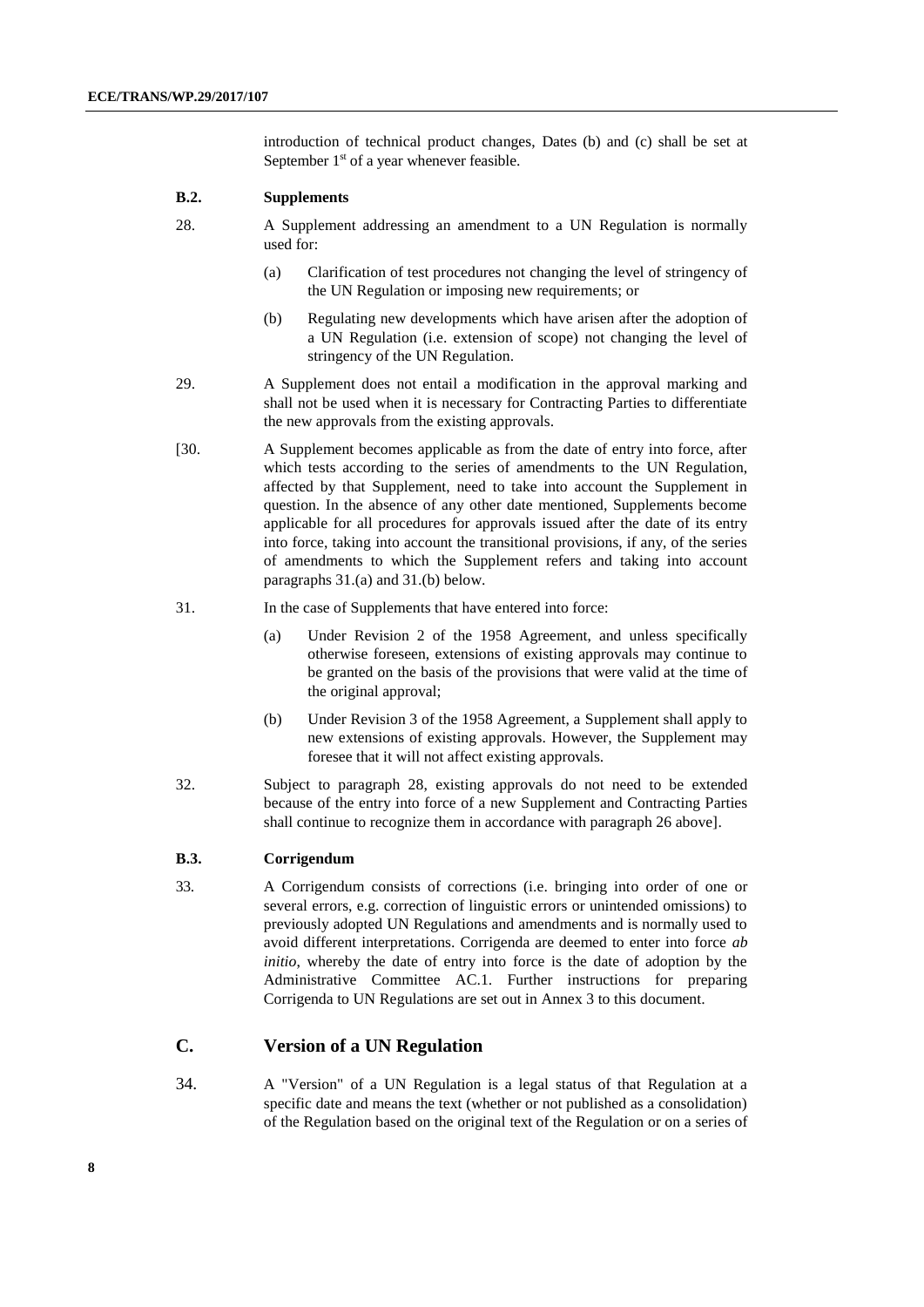amendments including all subsequent Supplements and corrigenda to that series of amendments are in force at that date.

- 35. Entry into force of subsequent series of amendments to a UN Regulation will result in various versions of that same UN Regulation. Transitional provisions in the various versions have to be complied with.
- 36. A new UN Regulation, when adopted and entering into force, is considered to start at version 00. Subsequent Supplements, if any, to that UN Regulation in its original form, become part of that version 00 upon their entry into force. Subsequently, each series of amendments to that UN Regulation entails a new version (version 01, version 02, …).
- 37. When a Supplement to a series of amendments enters into force, it is then considered as an integral part of the respective individual version, whether or not the text of that version has been published in a consolidated form.
- 38. Contracting Parties may decide to accept, for the placing on their market, approvals granted to earlier versions than the latest one of a UN Regulation.

#### **D. Revision of a UN Regulation**

39. A "Revision" of a UN Regulation is an administrative procedure by the secretariat of the United Nations Economic Commission for Europe (UNECE) and means a consolidation of the original text or of the previous Revision of that UN Regulation incorporating all subsequent amendments (Amend. and Corr.) to the original text or to that Revision.

#### **E. Consideration for special cases**

#### **E.1. Special cases for Series of Amendments**

- *(a) Special case 1-1: Introduction of new requirements for the installation of equipment/parts*
- 40. In the case of requirements for the installation of equipment and/or parts that are added to a UN Regulation but without modifying the requirements on these equipment/parts, not being necessary to change the approval and markings of the equipment/parts, it is recommended to follow the procedure of the series of amendments with a special transitional provision stating:
	- "xx. Contracting Parties applying the UN Regulation shall continue to accept UN type-approvals of the equipment/parts to the preceding series of amendments to the UN Regulation and shall continue to grant extensions of approvals to equipment/parts to the preceding series of amendments to the UN Regulation."
- *(b) Special case 1-2: Change of requirements only for some vehicles/vehicle systems/equipment/parts*
- 41. When an amendment modifies the technical requirements of only some vehicles/vehicle systems/equipment/parts in the scope of the UN Regulation and when the technical requirements for the other vehicles or vehicle systems/equipment/parts remain unchanged, it is recommended to follow the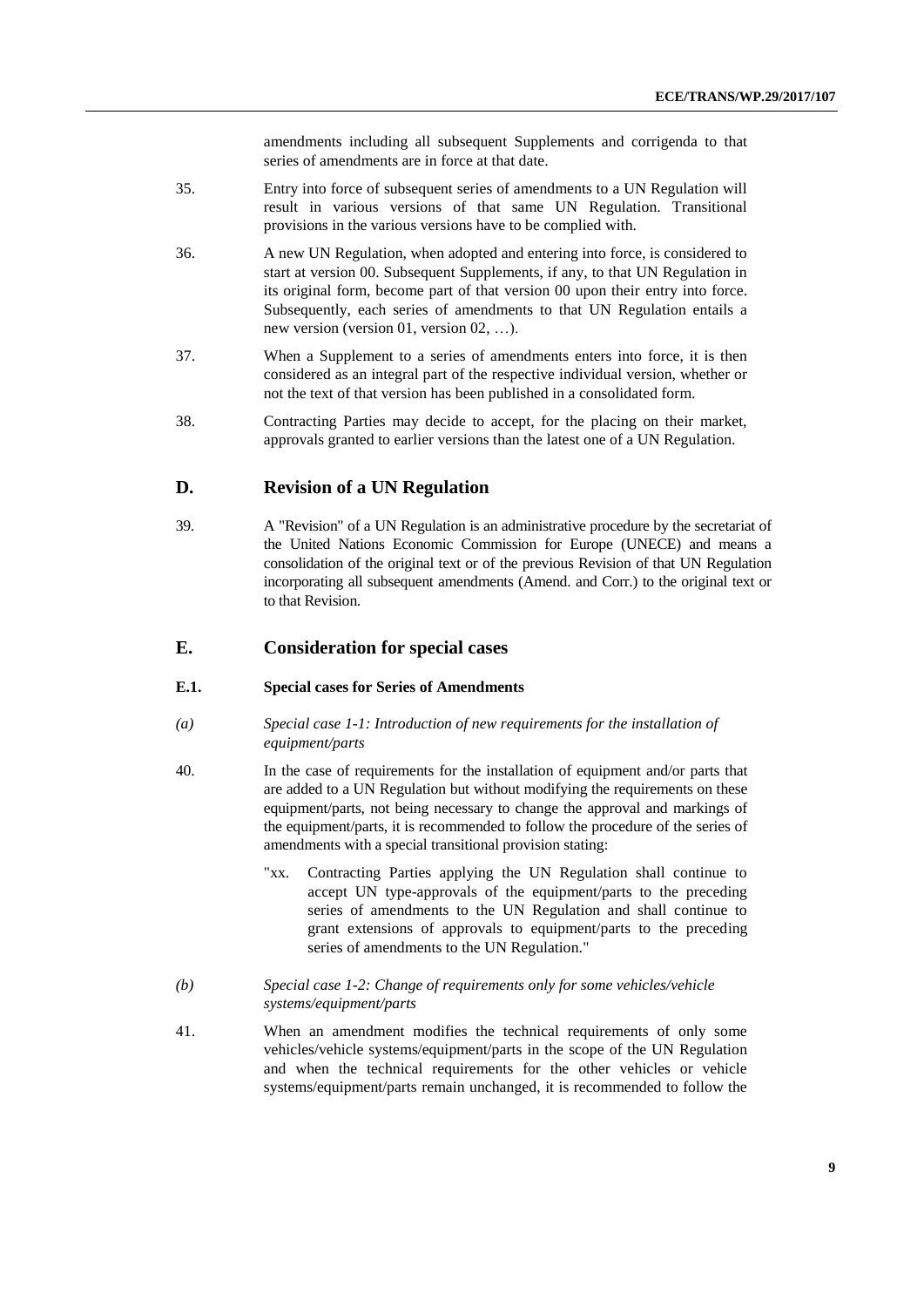procedure of the series of amendments with a special transitional provision stating:

"xx. Contracting Parties applying the UN Regulation shall continue to accept UN type-approvals of, and to grant extensions of approvals to, the vehicles or the vehicle systems/equipment/parts to the preceding series of amendments to the UN Regulation which are not affected by the changes introduced by the XX series of amendments."

#### *(c) Special case 1-3: Indefinite validity of former series of amendments*

- 42. If the Contracting Parties applying the UN Regulation in question agree to continue to accept the existing approvals indefinitely, the new series of amendments may contain a special transitional provision, instead of defining the date stipulated in paragraph 25 (c), stating:
	- "xx. Contracting Parties applying this UN Regulation shall continue to accept UN type-approvals to the preceding series of amendments to the UN Regulation, first issued before Date (b). "

#### **E.2. Special cases for Supplements (Special case 2):**

- 43. Even in the case of a Supplement which does not change the technical requirements, type-approvals granted in accordance with that Supplement shall be accepted as from the date of its entry into force. To that effect, Supplements shall contain the following provision:
	- "xx. As from the official date of entry into force of Supplement YY to the XX series of amendments to this UN Regulation, no Contracting Party applying this UN Regulation shall refuse to grant or refuse to accept UN type-approvals according to Supplement YY to the XX series of amendments to this UN Regulation."
- 44. In case time is needed to accommodate the production to the provisions of the new Supplement, the following transitional provision may be used:
	- "xx. Until … months after the date of entry into force of the Supplement YY to the XX series of amendments to this UN Regulation, Contracting Parties applying this UN Regulation can continue to grant UN type-approvals to the XX series of amendments to this UN Regulation without taking into account the provisions of Supplement YY."

#### **E.3. Miscellaneous**

- 45. When considering amendments to UN Regulations, the subsidiary bodies of WP.29 shall bear in mind:
	- (a) When several amendment proposals to the same version of a UN Regulation are under consideration, these proposals should, wherever possible, be grouped together into the same amendment;
	- (b) Before submitting proposals for amendments to UN Regulations, the experts of the subsidiary bodies are required to study this document carefully and indicate the amendment procedure they want to propose;
	- (c) When submitting proposals for a new series of amendments with transitional provisions, the experts of subsidiary bodies shall propose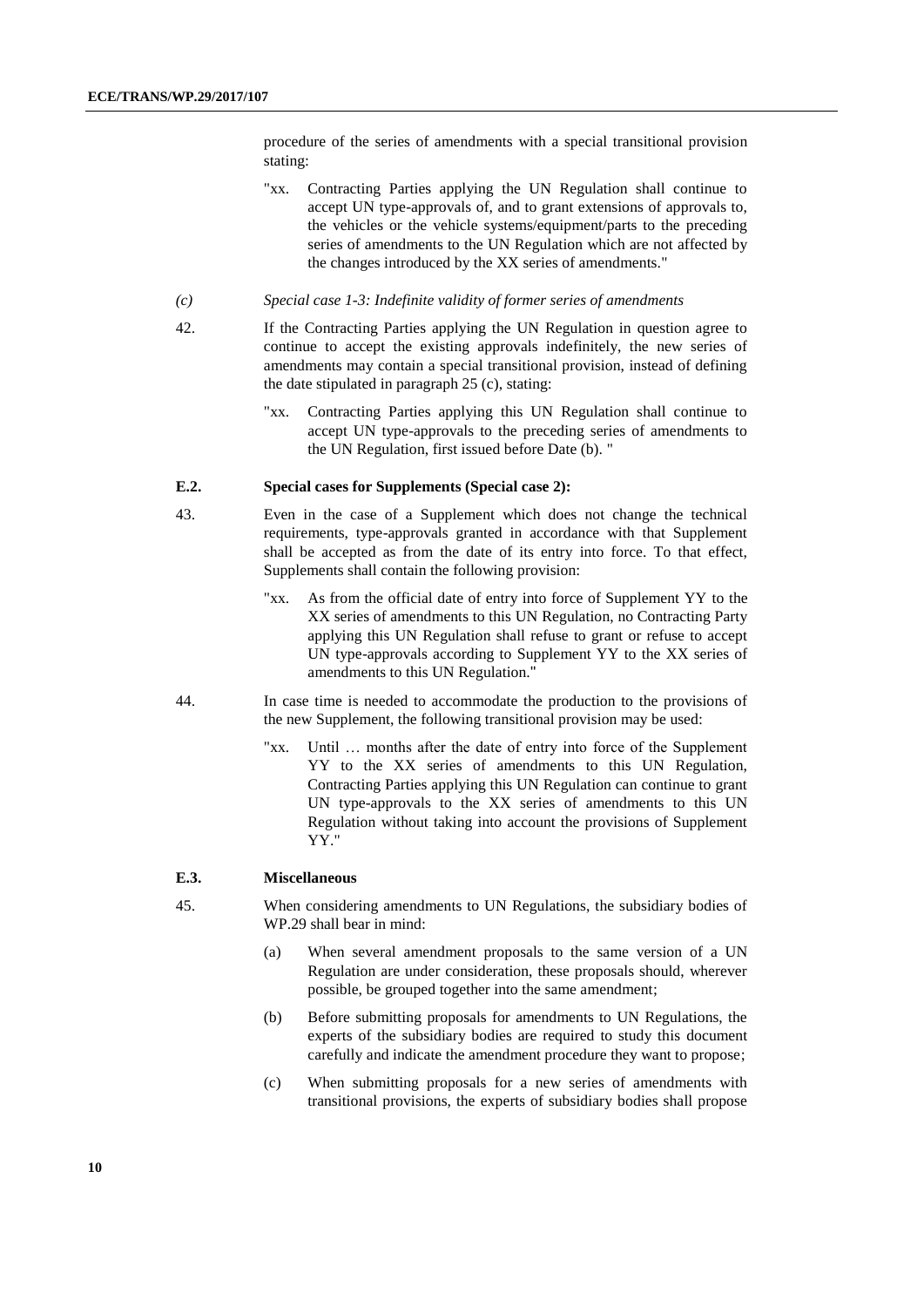to delete obsolete transitional provisions for the previous series of amendments, if applicable; and

(d) The issue of transitional provisions, especially their appropriateness for series of amendments or for Supplements, shall always be carefully examined to ensure that the principles referred to in paragraphs 3 and 4 above are fully respected.

# **VII. Amendment procedure and transitional provisions for UN Regulation No. 0 on International Whole Vehicle Type-Approval (IWVTA)**

- 46. UN Regulation No. 0 on IWVTA is a special case inasmuch as it does not contain technical requirements of its own but implicitly combines requirements for whole vehicles by referencing to other UN Regulations listed in Annex 4, Part A of UN Regulation No. 0. For this reason, dedicated provisions concerning the amendment of this Regulation as well as its transitional provisions are needed.
- 47. When the list of UN Regulations in Annex 4 of UN Regulation No. 0 is amended to include new series of amendments of already listed UN Regulations and/or additional UN Regulations, this will create a new series of amendments of UN Regulation No. 0.
- 48. UN Regulation No. 0 shall be amended as described in paragraph 47. not more than once per year subject to the following conditions:
	- (a) The proposal for the new series of amendments shall be put to vote for adoption in the last session of WP.29 in any year;
	- (b) The update may include any new series of amendments of UN Regulations already included in Annex 4 of UN Regulation No. 0 for which the Date (b) in the transitional provisions as defined in paragraph 25.(b) above is no later than 1 September of the year following the vote. It may also include any UN Regulations which were not included in Annex 4 before. In the process to include a new UN Regulation in UN Regulation No. 0 due consideration should be given to the industry's need for lead time.
- 49. The new series of amendments of UN Regulation No. 0 shall have the following transitional provisions (cf. Figure 1):
	- (a) Date (a) represents the entry into force of the new series of amendments;
	- (b) Date (b) shall, by default, be 1 September of the year following the vote for adoption in WP.29 unless exceptional circumstances warrant a different date. In the case additional UN Regulations are included in Annex 4 of UN Regulation No. 0 via the new series of amendments, then for these UN Regulations this same Date (b) specified above applies;
	- (c) In general, no Date (c) shall be specified for UN Regulation  $No. 0.$

However, when the new series of amendments of UN Regulation No. 0 incorporates later versions of UN Regulations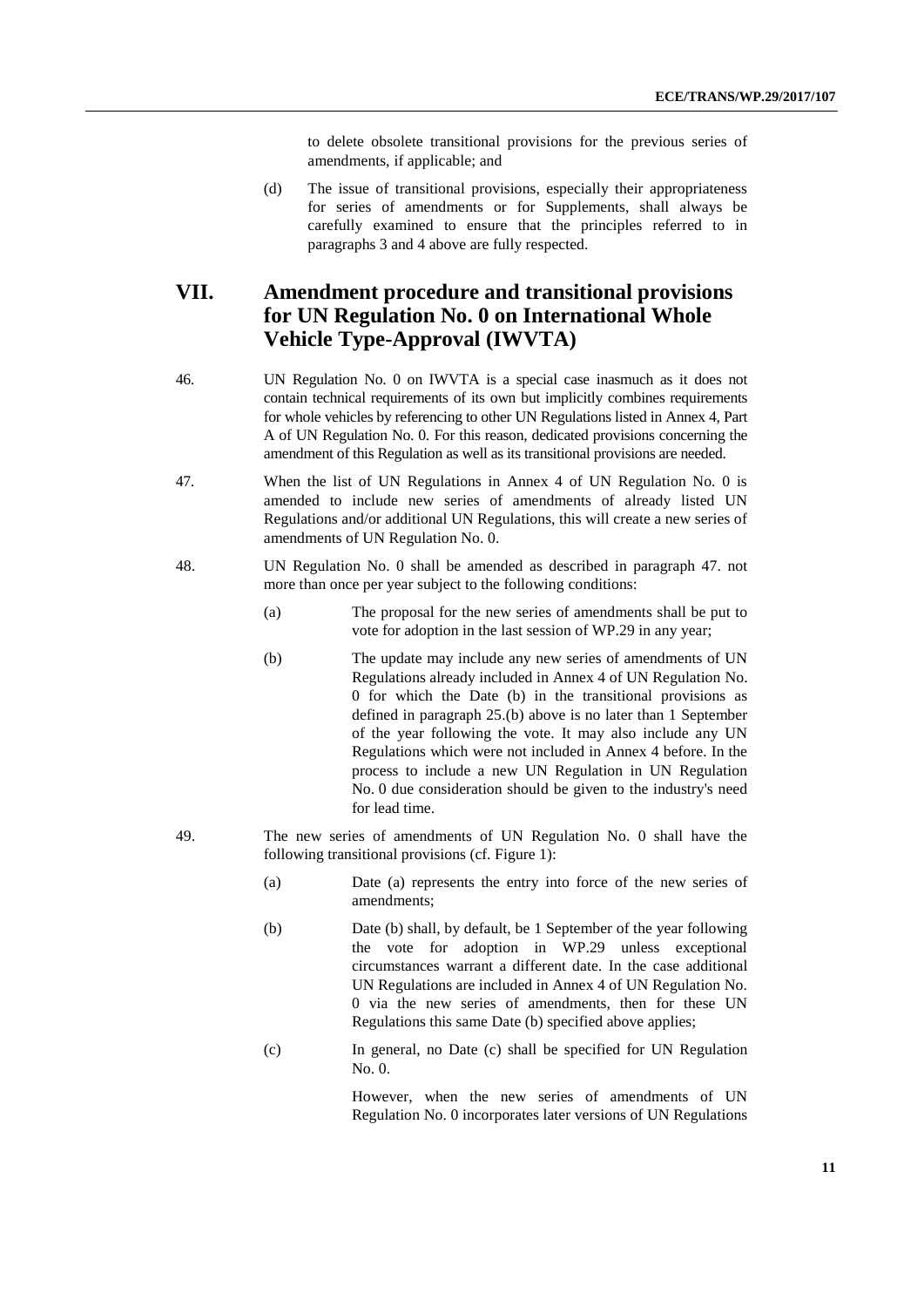which had already been listed in Annex 4 in the previous version, then any Date (c) contained in these later versions of the separate UN Regulations shall be relevant for acceptance of the IWVTA.

Notwithstanding the above, the transitional provisions of UN Regulation No. 0 may include a Date (c) both for the addition of a UN Regulation that was not yet included in Annex 4 of UN Regulation No. 0, or of a later version of a UN Regulation, which had already been listed in Annex 4, as appropriate.

For the acceptance of a universal IWVTA (U-IWVTA) this later Date (c) would supersede Date (c) specified in the transitional provisions of the individual UN Regulation.

# **VIII. Circulation of type-approval documentation, use of the secure internet database and use of a Unique Identifier**

- 50. When drafting a new UN Regulation or an amendment of a UN Regulation, the subsidiary bodies of WP.29 shall bear in mind the general principle that the distribution of type-approval documentation can be performed by using the secure internet database established by UNECE and that, in principle, the approval marking may be replaced by a Unique Identifier, generated by that database application. The subsidiary bodies shall make a reference to Schedule 5 of Revision 3 of the 1958 Agreement and may specify:
	- (a) That the circulation of type-approval documentation has to be performed by using the secure internet database; and / or
	- (b) That the approval marking may not be replaced by a Unique Identifier.
- 51. In the absence of such specification, and where the approval documentation is stored on the secure internet database, the approval markings required by UN Regulations may be replaced by the Unique Identifier.
- 52. For consistency throughout the UN Regulations, the following text is suggested to be included in the chapter "Approval" of the UN Regulation;

For case (a) of paragraph 50 above: "Notice of approval or of extension, refusal or withdrawal of approval of a vehicle type pursuant to this UN Regulation shall be communicated by means of a secure internet database in accordance with Schedule 5 of the 1958 Agreement to the Contracting Parties applying this UN Regulation, using the communication form conforming to the model in Annex ...";

For case (b) of paragraph 50 above: "The approval mark prescribed in paragraph …. above may not be replaced by a Unique Identifier (UI) as referred to in Schedule 5 of the 1958 Agreement.".

53. Where the Unique Identifier replaces the approval marking, a template shall be added to the chapter "Arrangement of the type-approval marking", following:

> "type-approval marking using the Unique Identifier referred to in paragraph … of this UN Regulation.".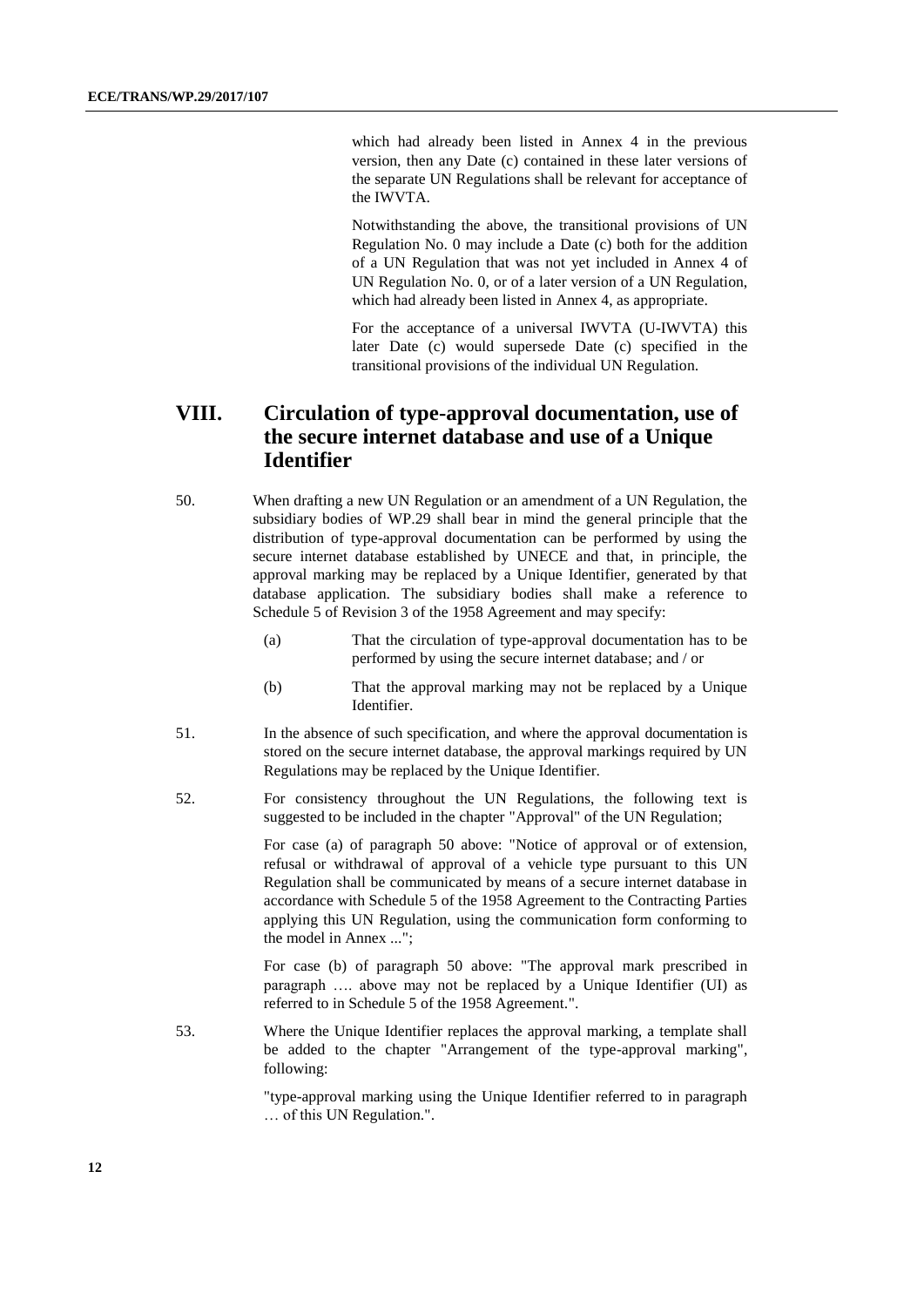

54. The above Unique Identifier shows that the type concerned has been approved and that the relevant information on that type-approval can be accessed on the UN secure internet database by using 270650 as Unique Identifier. Any leading zeros in the Unique Identifier may be omitted in the approval marking.

55. Finally, the subsidiary bodies of WP.29 may consider clarifying that, in the case the Unique Identifier replaces the approval mark, all provisions with regard to the legibility, location of the marking on the product, etc., also apply to the Unique Identifier.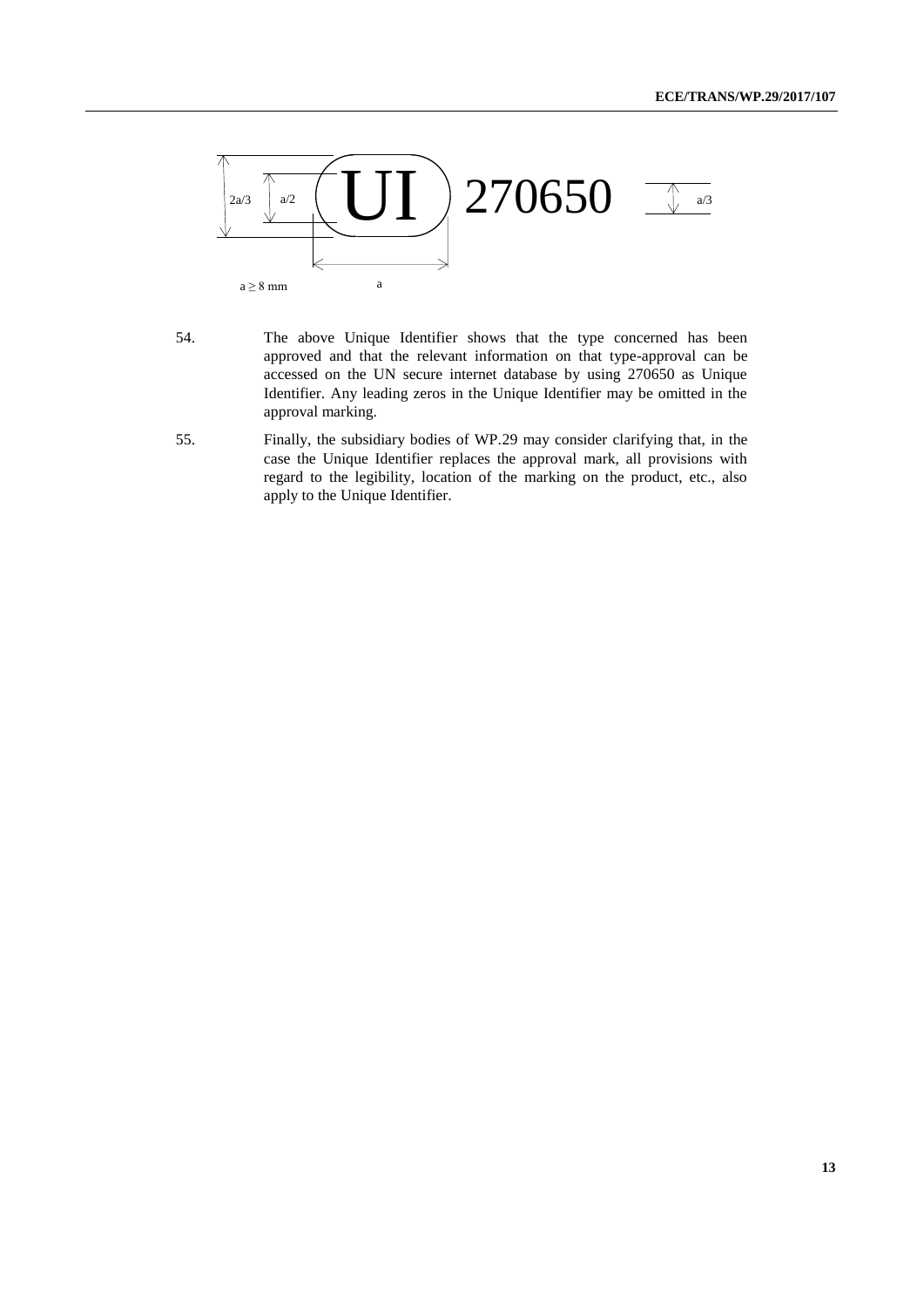### **Annex 1**

### **General guidelines on transitional provisions for series of amendments**

# **I. Situations to be considered**

- 1. Transitional provisions should consider:
	- (a) UN type-approvals;
	- (b) The acceptance of UN type-approvals as equivalent to national/regional type-approvals.
- 2. "UN type-approvals" can relate to:
	- (a) A new UN Regulation;
	- (b) An amended or revised UN Regulation;
	- (c) A previous version of a UN Regulation;

or it can be an approval with extended application.

- 3. The products to which UN type-approval apply can be divided into:
	- V: Vehicles, vehicle systems and the installation of equipment or parts in new vehicles;
	- C: Equipment and parts; and
	- R: Replacement parts for vehicles in use.
- 4. The combination of cases of the above paragraphs 1 and 2 with the products under paragraph 3 of this annex could result in a larger number of transitional provisions. A proper selection of the various clauses has to be made for each individual case.
- 5. The following four sets of general guidelines should be considered as an "aide-mémoire" including the different possibilities for transitional provisions. This does not mean that all of them should be used together and a careful selection should be made to avoid contradictions. In addition, and in spite of their heading, each set should be considered in each case and for each clause, to ensure that the provisions are complete, e.g. paragraph "Replacement parts on vehicles in use", can also apply to the transitional provisions "Equipment and parts".
- 6. The transitional provisions described in Chapter II below may be adapted, if necessary, in exceptional cases provided they remain in line with the requirements of the 1958 Agreement.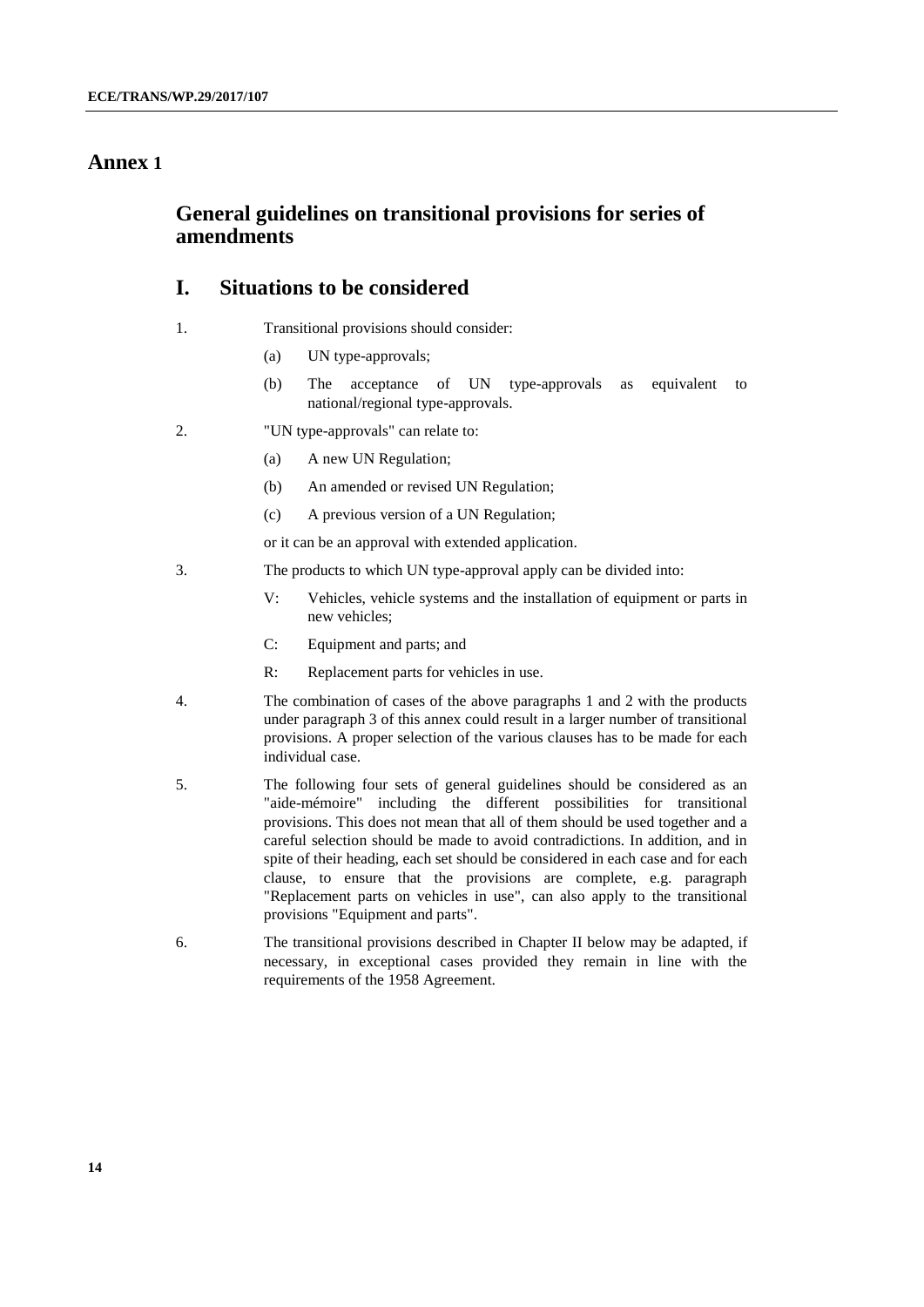### **II. Aide-mémoire**

### **A. Transitional provisions for vehicles, vehicle systems and the installation of equipment and parts in new vehicles**

- V.1. As from the official date of entry into force of the XX series of amendments, no Contracting Party applying this UN Regulation shall refuse to grant or refuse to accept UN type-approvals under this UN Regulation as amended by the XX series of amendments.
- V.2. As from 1 September Date (b), Contracting Parties applying this UN Regulation shall not be obliged to accept UN type-approvals to the preceding series of amendments, first issued after 1 September Date (b).
- V.3. Until 1 September Date (c), Contracting Parties applying this UN Regulation shall accept UN type-approvals to the preceding series of amendments, first issued before 1 September Date (b). 3
- V.4. As from 1 September Date (c), Contracting Parties applying this UN Regulation shall not be obliged to accept type-approvals issued to the preceding series of amendments to this Regulation.<sup>1, 2, 3</sup>
- [V.5. Notwithstanding the transitional provisions above, Contracting Parties who start to apply this UN Regulation after the date of entry into force of the most recent series of amendments are not obliged to accept UN type-approvals which were granted in accordance with any of the preceding series of amendments to this UN Regulation / are only obliged to accept UN typeapproval granted in accordance with the XX series of amendments.]
- V.6. Notwithstanding paragraph V.4, Contracting Parties applying the UN Regulation shall continue to accept UN type-approvals of the equipment/parts issued according to the preceding series of amendments to the UN Regulation. 1

*(Note: V.6 is for special case 1-1 and comes in addition to V.4 when applicable*)

V.7. Notwithstanding paragraph V.4, Contracting Parties applying the UN Regulation shall continue to accept UN type-approvals issued according to the preceding series of amendments to the UN Regulation, for the vehicles/vehicle systems which are not affected by the changes introduced by the XX series of amendments. 2

> *(Note: V.7 is for special case 1-2 and comes in addition to V.4 when applicable.)*

V.8. Contracting Parties applying this UN Regulation shall continue to accept UN type-approvals issued according to the preceding series of amendments to the UN Regulation first issued before Date (b).<sup>3</sup>

<sup>&</sup>lt;sup>1</sup> Special case 1-1: V.6 can be used in addition to V.4 when requirements for the installation of equipment/parts are added to a UN Regulation but without modifying the requirements of, and the approval markings for these equipment/parts.

<sup>&</sup>lt;sup>2</sup> Special case 1-2: V.7 can be used in addition to V.4 when some vehicle categories/vehicle systems are not affected by the amendment.

<sup>&</sup>lt;sup>3</sup> Special case 1-3: V.8 replaces V.3 and V.4 in the case of indefinite acceptance of existing approvals previously granted according to the former series of amendments.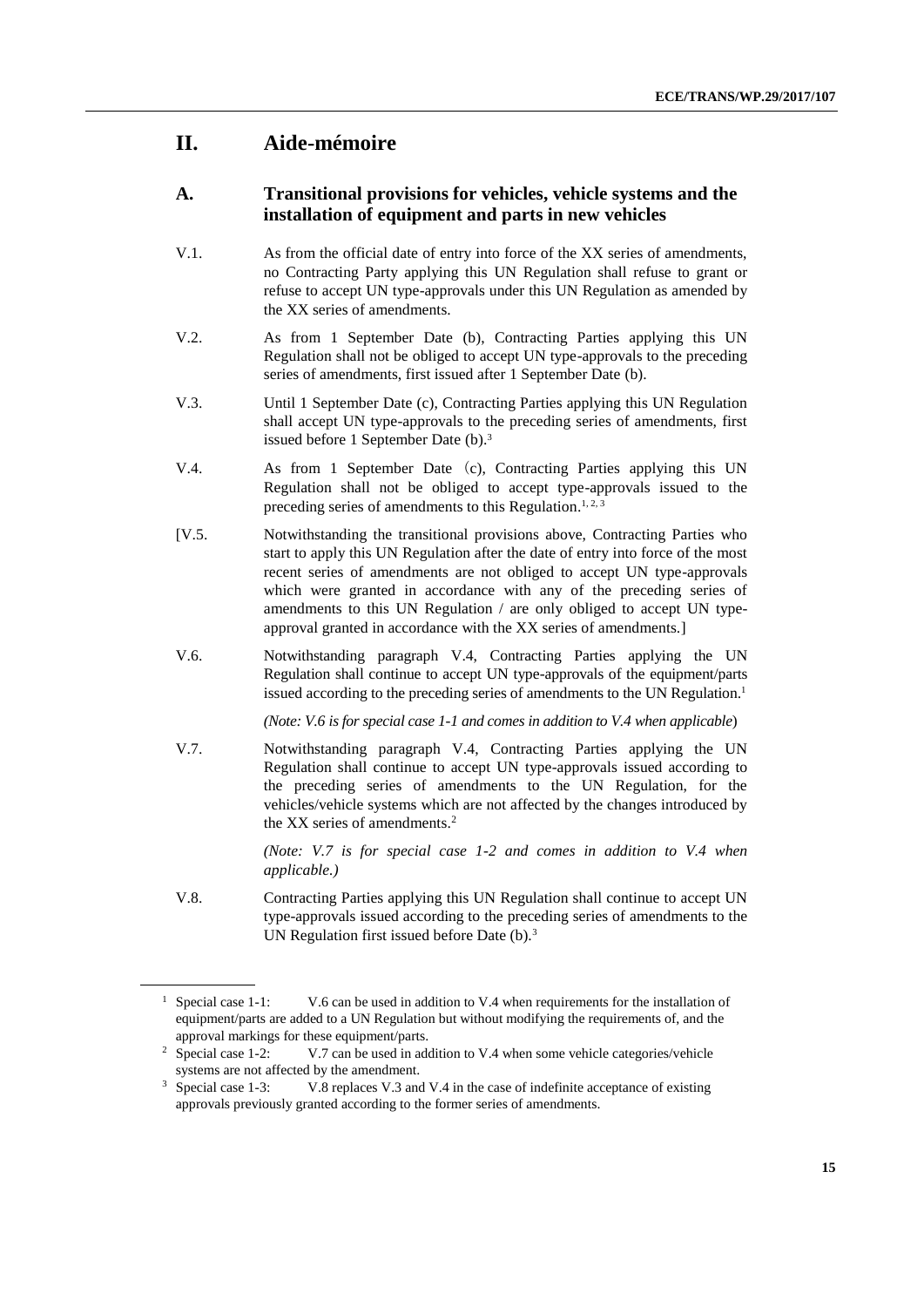*(Note: V.8 is for special case 1-3 and would replace V.4 when applicable.)*

V.9. Contracting Parties applying this UN Regulation shall not refuse to grant UN type-approvals according to any preceding series of amendments to this UN Regulation or extensions thereof.

#### **B. Transitional provisions for equipment and parts**

- C.1. As from the official date of entry into force of the XX series of amendments, no Contracting Party applying this UN Regulation shall refuse to grant or refuse to accept UN type-approval under this UN Regulation as amended by the XX series of amendments.
- C.2. As from 1 September Date (b), Contracting Parties applying this UN Regulation shall not be obliged to accept UN type-approvals issued according to the preceding series of amendments, first issued after 1 September Date (b).
- C.3. Until 1 September Date (c), Contracting Parties applying this UN Regulation shall accept UN type-approvals issued according to the preceding series of amendments, first issued before 1 September Date (b). 4
- C.4. As from 1 September Date (c), Contracting Parties applying this UN Regulation shall not be obliged to accept type-approvals issued to the preceding series of amendments to this UN Regulation**<sup>4</sup>**(unless the equipment or part is intended as a replacement for fitting on vehicles in use and that it would not be technically feasible for the equipment or part in question to satisfy the new requirements contained in this UN Regulation as amended by the XX series of amendments). 4, 5
- C.5. Notwithstanding paragraph C.4, Contracting Parties applying this UN Regulation shall continue to grant and accept UN type-approvals for devices (equipment and parts) on the basis of any previous series of amendments, provided that the devices (equipment and parts) are intended as replacements for fitting to vehicles in use and that it is not technically feasible for the devices (equipment and parts) in question to satisfy the new requirements contained in this UN Regulation as amended by the XX series of amendments.
- C.6. Notwithstanding the transitional provisions above, Contracting Parties whose application of this UN Regulation comes into force after the date of entry into force of the most recent series of amendments are not obliged to accept UN type-approvals which were granted in accordance with any of the preceding series of amendments to this UN Regulation / are only obliged to accept UN type-approval granted in accordance with the XX series of amendments.
- C.7. Notwithstanding paragraph C.4, Contracting Parties applying the UN Regulation shall continue to accept UN type-approvals of the equipment or parts issued according to the preceding series of amendments to the UN Regulation which are not affected by the XX series of amendments.<sup>5</sup>

<sup>4</sup> Special case 1-3: C.8 replaces C.3 and C.4 in the case of indefinite acceptance of existing approvals previously granted to the former series of amendments.

<sup>5</sup> Special case 1-2: C.7 can be used in addition to C.4 when some equipment or parts are not affected by the amendment. It is recommended to clearly specify here the components or parts which are not affected by the amendment (e.g. safety-belts for M<sup>1</sup> category of vehicles).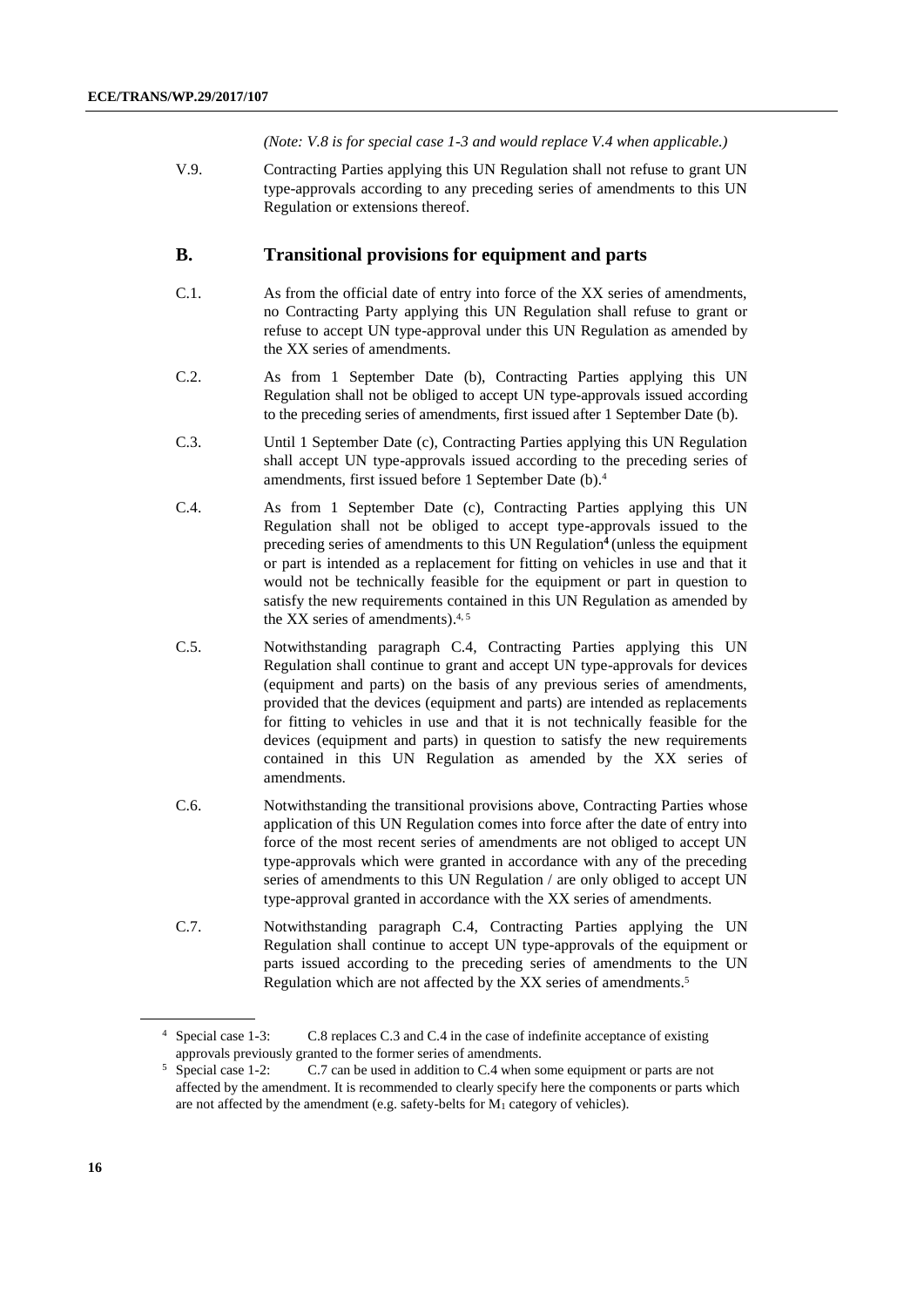*(Note: C.7 is for special case 1-2. and comes in addition to C.4 when applicable)*

C.8. Contracting Parties applying the UN Regulation shall continue to accept UN type-approvals to the preceding series of amendments to the UN Regulation, first issued before Date (b). 4

> *(Note: C.8 is for special case 1-3. and would replace C.3 and C.4 when applicable.)*

C.9. Contracting Parties applying this UN Regulation shall not refuse to grant UN type-approvals according to any preceding series of amendments to this UN Regulation or extensions thereof.

### **C. Transitional provisions for replacement parts for vehicles in use**

- R.1. As from the official date of entry into force of the XX series of amendments, no Contracting Party applying this UN Regulation shall refuse to grant or refuse to accept UN type-approvals under this UN Regulation as amended by the XX series of amendments.
- R.2. Contracting Parties applying this UN Regulation shall continue to grant UN type-approvals to those types of equipment or part which comply with the requirements of this UN Regulation as amended by any previous series of amendments provided that the equipment or part is intended as a replacement for fitting on vehicles in use and that it would not be technically feasible to fit an equipment or part which satisfies the requirements contained in this UN Regulation as amended by the XX series of amendments.
- R.3. As from the date of entry into force of the XX series of amendments, no Contracting Party applying this UN Regulation shall prohibit fitting or use on a vehicle in use of an equipment or part approved under this UN Regulation as amended by the XX series of amendments.
- R.4. Contracting Parties applying this UN Regulation shall continue to allow fitting or use on a vehicle in use of an equipment or part approved to this UN Regulation as amended by the preceding series of amendments during the ... months period which follows the date of entry into force of the XX series of amendments. 6
- R.5. Contracting Parties applying this UN Regulation shall continue to allow fitting or use on a vehicle in use of an equipment or part approved to this UN Regulation as amended by any previous series of amendments provided that the equipment or part is intended as a replacement and that it would not be technically feasible for the equipment or part in question to satisfy the new requirements contained in this UN Regulation as amended by the XX series of amendments. 6

*(Note: R.5 is for Special case 1-3 and replaces R.4 when applicable.)*

<sup>6</sup> Special case 1-3: R.5 replaces R.4 in the case of indefinite acceptance of former series of amendments for replacement parts for vehicles in use.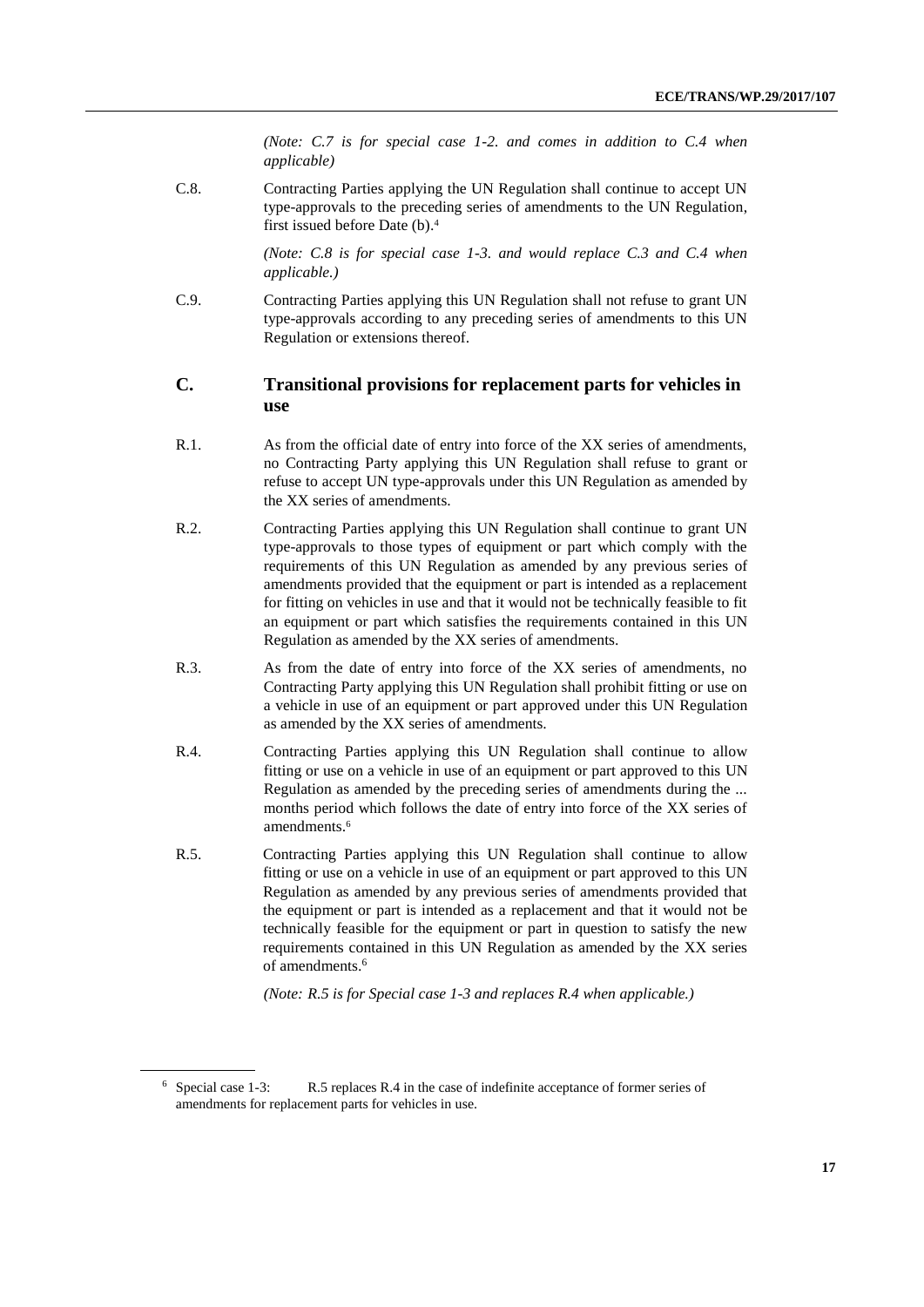# **Annex 2**

# **Example of wording for the scope of UN Regulations**

- "1. Scope
- 1.1. This UN Regulation applies to the type-approval of vehicles of categories  $M_2$ or  $M_3$ <sup>1</sup> with regard to ....
- 1.2. This UN Regulation does not apply (UN approvals to this UN Regulation may not be granted) to the following vehicles:
- 1.2.1. Vehicles designed for the secure transport of persons, for example prisoners;
- 1.2.2. Vehicles specially designed for the carriage of injured or sick persons (ambulances);
- 1.2.3. Off-road vehicles.

…".

<sup>&</sup>lt;sup>1</sup> As defined in the Consolidated Resolution on the Construction of Vehicles (R.E.3.), document ECE/TRANS/WP.29/78/Rev.6, para. 2.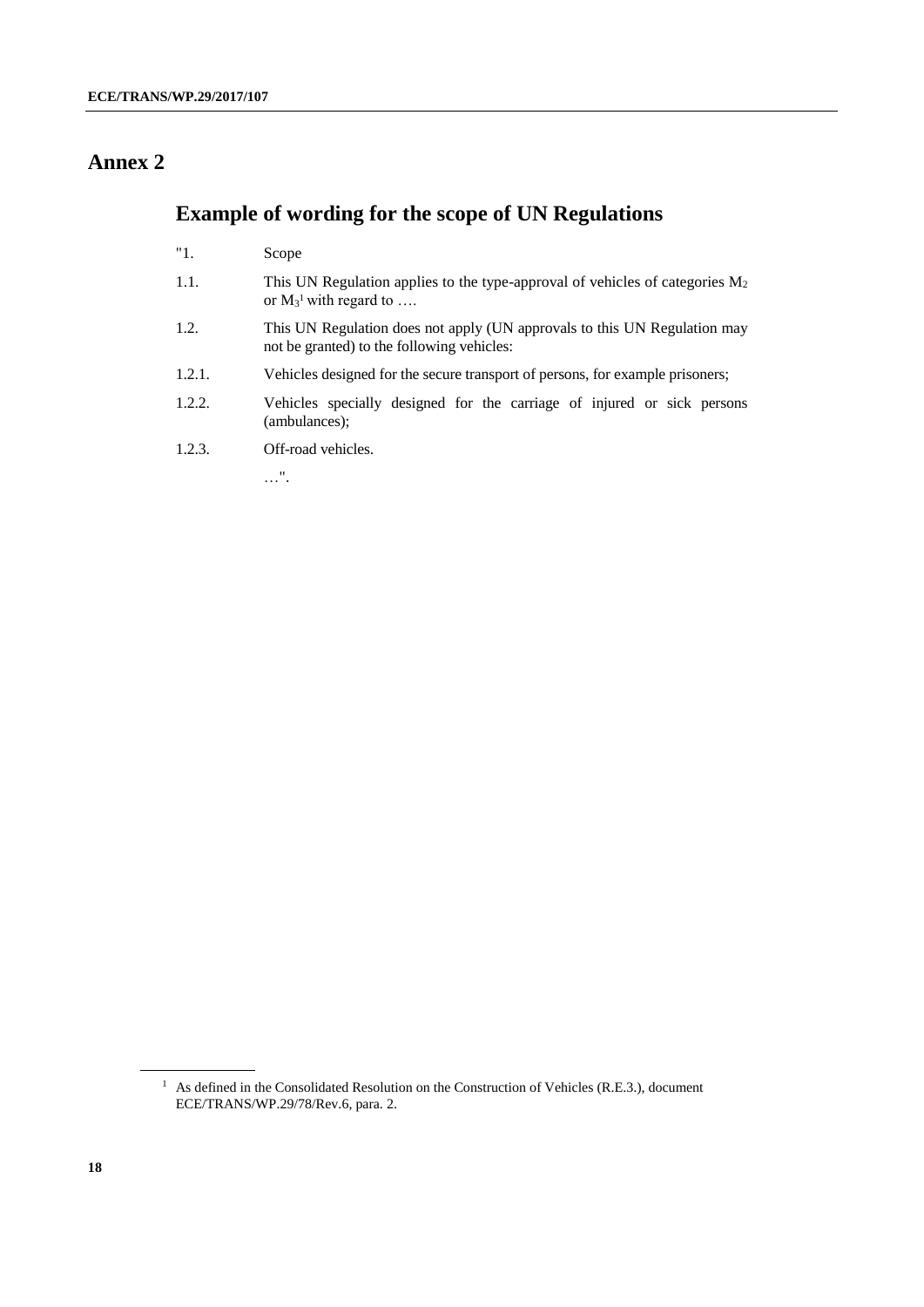### **Annex 3**

### **Administrative guidelines on amendments to UN Regulations**

The UN Regulations annexed to the 1958 Agreement may be amended according to the provisions of Article 12 of the 1958 Agreement. Such amendments may be of technical and/or administrative nature.

#### **A. Administrative amendments**

1. Depending on the extent of the amendment to a UN Regulation, the secretariat may decide to prepare such a document either as a revision (a consolidated document including the necessary amendments and corrections – voted by the Administrative Committee of the 1958 Agreement (WP.29/AC.1) - to provide for a consistent document), an amendment (in the case of Supplements to the UN Regulation), or as a corrigendum (corrections) to the UN Regulation. In this respect, the document shall bear the official symbol E/ECE/324/Add.XX/… or E/ECE/TRANS/505/Add.XX/… with the following extension:

- (a) .../Amend. $X =$  An Amendment issued as a Supplement to the text of the UN Regulation in force or a new series of amendments to the UN Regulation comprising the change of the approval marks.
- (b) .../Rev.X  $=$  A Revision of the text comprising all previous text(s) of the UN Regulation in force (as a consolidated text).
- (c) .../Corr.X = A Corrigendum consists of editorial corrections of errors in the issued texts. Corrections are deemed to have been made ab initio.

2. The only legally binding texts of UN Regulations, their supplements or corrigenda are those authentic texts that have been approved by WP.29/AC.1 and that are referred to in the Depositary Notifications. These texts bear the symbol ECE/TRANS/WP.29/… . Therefore, official documents bearing the official symbol E/ECE/324/Add.XX/… or  $E/ECE/TRANS/505/Add.XX/...$  shall include a disclaimer with a reference to the authentic texts to read as follows:

"This document is meant purely as documentation tool. The authentic and legal binding texts are ECE/TRANS/WP.29/…".

3. Corrigenda aim at correcting, without modifying the meaning or substance of the text of the treaty and the UN Regulations annexed to, as follows:

- (a) Physical errors on typing, printing, spelling ...;
- (b) Lack of conformity of the treaty with the official records; and/or
- (c) Lack of concordance between the texts of the different authentic languages.